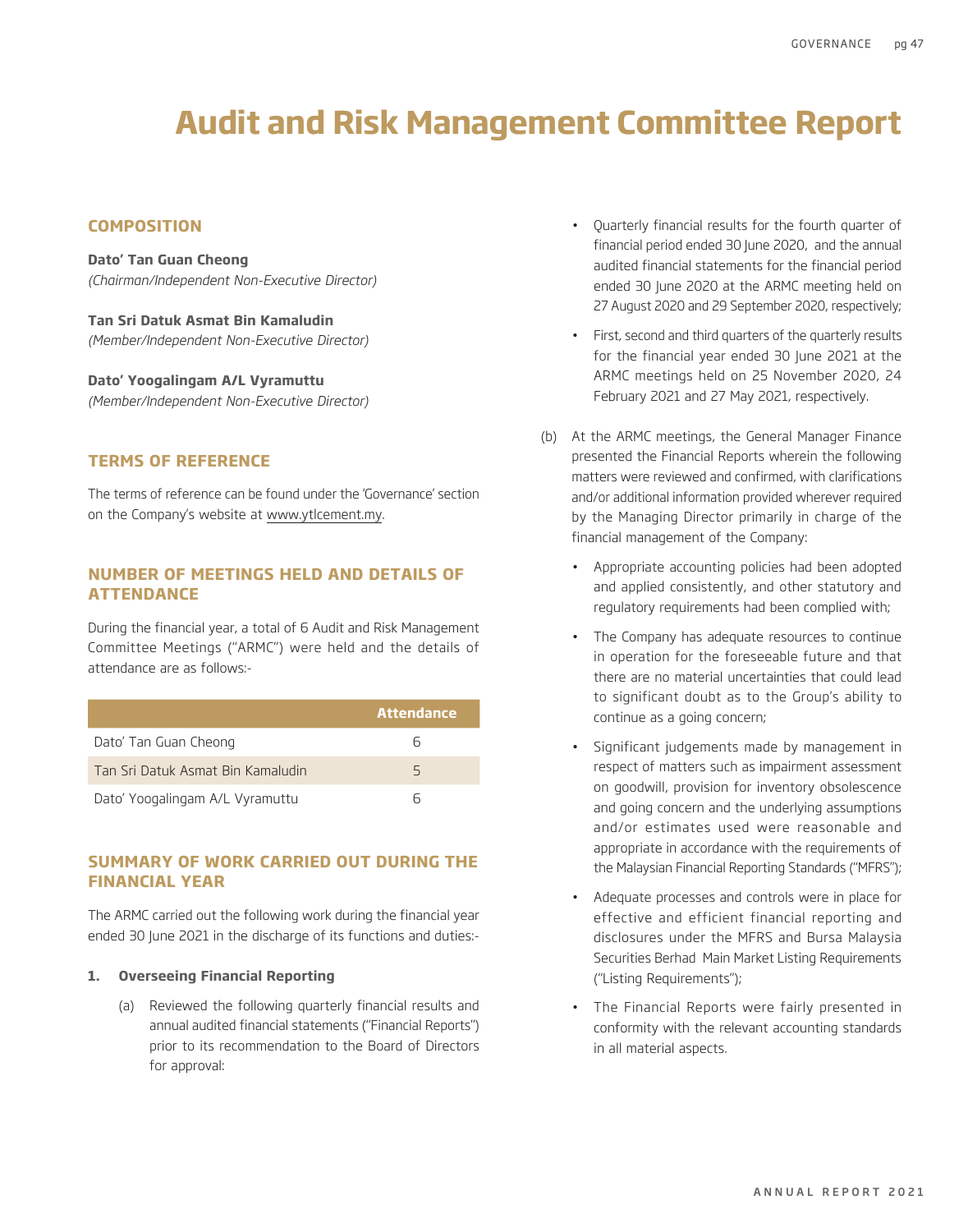# **Audit and Risk Management Committee Report**

#### **2. External Audit**

(a) Reviewed with the external auditors, Deloitte PLT:-

- their progress report of the audit for the financial period ended 30 June 2020 setting out their findings and deliberations on the significant risks and areas of audit focus highlighted and adequacy of disclosures in the financial statements;
- the audit plan for the financial year ended 30 June 2021 outlining, amongst others, their scope of work, materiality threshold, significant risks and areas of audit focus, internal control plan, and development in laws and regulations affecting financial reporting, responsibilities of the ARMC members and roles of auditors.
- (b) Reviewed the audit fees proposed by Deloitte PLT together with management and recommended the fees agreed with Deloitte PLT to the Board of Directors for approval.
- (c) Had discussions with Deloitte PLT thrice during the financial year, on 27 August 2020, 29 September 2020 and 27 May 2021, without the presence of management, to apprise on matters in regard to the audit and financial statements. No major concerns were highlighted by Deloitte PLT.
- (d) Reviewed the profiles of the audit engagement team from Deloitte PLT which enables the ARMC to assess their qualifications, expertise, resources, and independence, as well as the effectiveness of the audit process. Deloitte PLT also provided written confirmation of their independence in all of the reports presented to the ARMC. The ARMC also reviewed on a regular basis, the nature and extent of the non-audit services provided by Deloitte PLT and was satisfied with the suitability, performance, independence and objectivity of Deloitte PLT.
- (e) Assessed the performance of Deloitte PLT for the financial period ended 30 June 2020 and recommended to the Board of Directors for re-appointment at the annual general meeting held on 1 December 2020.

#### **3. Internal Audit/Internal Control**

- (a) Reviewed with the internal auditors the internal audit reports (including follow-up review reports), the audit findings and recommendations, management's responses and/or actions taken thereto and ensured that material findings were satisfactorily addressed by management.
- (b) Reviewed and adopted the risk-based internal audit plan for the financial year ending 30 June 2022 to ensure sufficient scope and coverage of activities of the Company and the Group.
- (c) Reviewed internal audit resourcing, with focus on ensuring that the function has sufficient resources together with the right calibre of personnel to perform effectively and that the head of internal audit has adequate authority to discharge its functions objectively and independently.

# **4. Recurrent Related Party Transactions of a Revenue or Trading Nature ("RRPT")**

- (a) Reviewed, on a quarterly basis, the RRPT entered into by the Company and/or its subsidiaries with related parties to ensure that the Group's internal policies and procedures governing RRPT are adhered to, the terms of the shareholder mandate are not contravened, and disclosure requirements of the Listing Requirements are observed.
- (b) Received updates on the directorships and shareholdings held by the Directors of the Company and persons connected with them via the general notices given under and in accordance with Section 221 of the Companies Act, 2016 tabled at board meetings. These disclosures enabled an assessment of the potential or actual conflicts of interest which may arise in relation to related party transactions or RRPT.
- (c) Reviewed the circulars to shareholders dated 9 September 2020 and 30 October 2020 in relation to the renewal of shareholder mandate for RRPT, prior to its recommendation to the Board of Directors for approval.